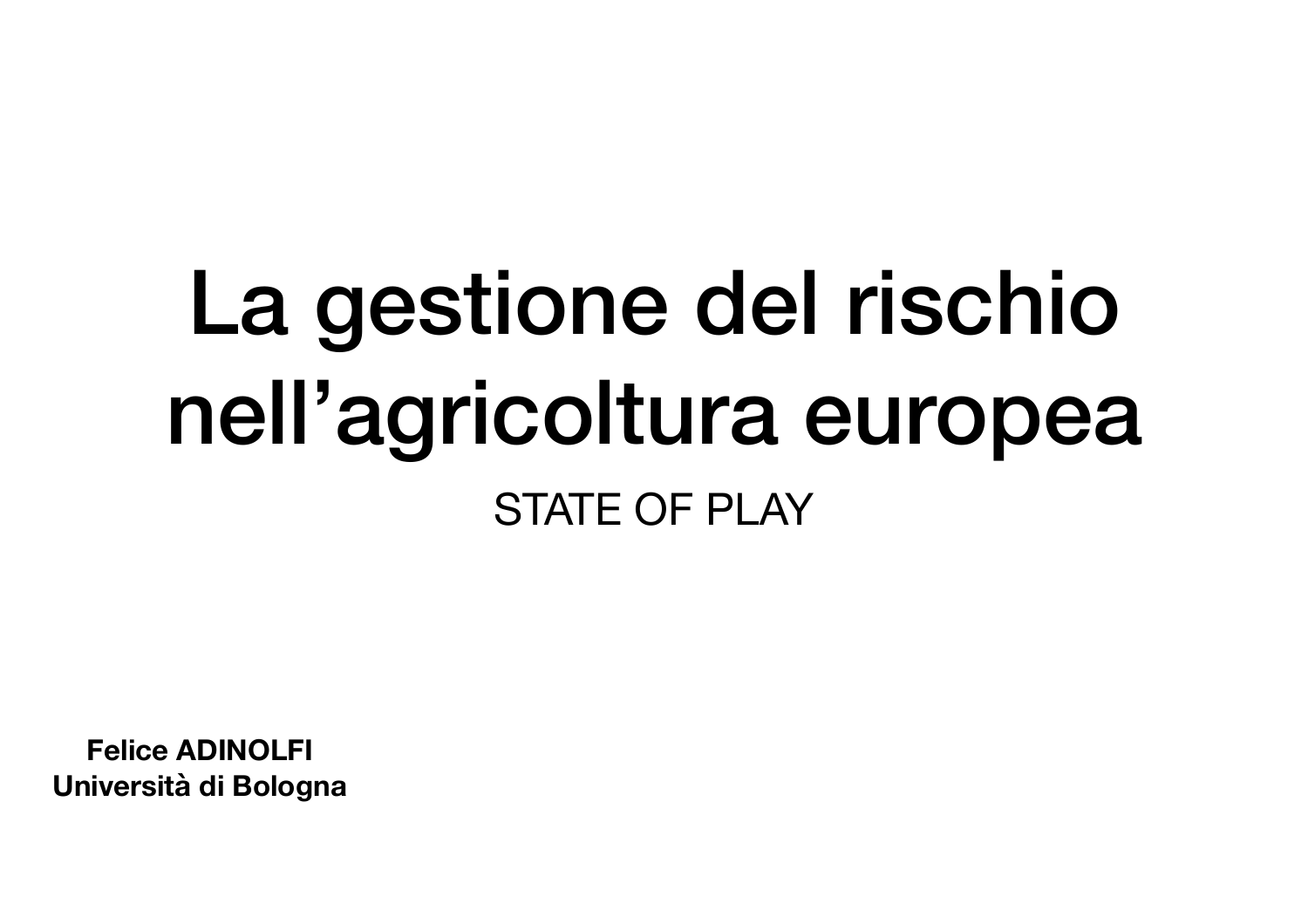# **RM IN EU COMMON AGRI POLICY**

#### **2007**

Fruit and vegetable sector, followed by wine sector: Mechanisms of prevention and crisis management, including support to crop insurance or setting up mutual funds

## **2008**

#### **Health Check:**

extended the possibility to support risk management instruments for all sectors through the use up to 10% of their national ceilings devoted to the single payment scheme (Article 68 of the Regulation (EC) No 73/2009).

#### **2014**

#### Cap Reform:

Important change regarding the framework to support risk management instruments. The main risk management tools, existing so far in the direct payments scheme, were shifted to Pillar 2 within the Regulation on support for Rural Development, with the possible inclusion of various measures in Rural Development Programs (RDP) drawn up by MS. considered through financial contributions to insurance premiums, mutual funds, and an income stabilization tool (IST)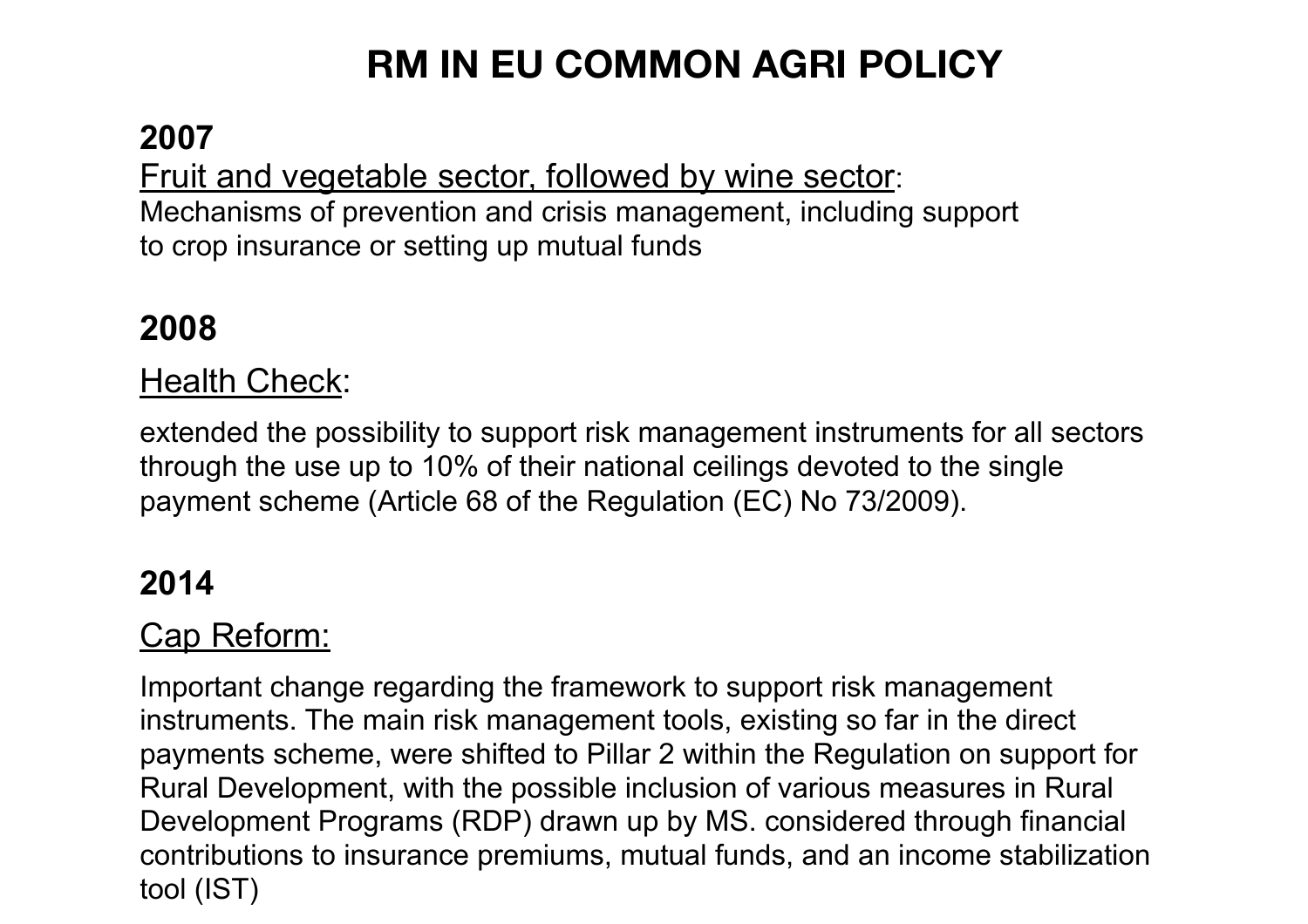$T_{14.2020}$  **Table 10. Programmed expenditure on risk management measures under Rural 20.** Programmed expenditure on risk management measures under Rural Development Programs (2014-2020)

|                                      | <b>Insurance</b><br>premium | <b>Mutual</b><br>funds | <b>Income</b><br>stabilisation<br>tool | <b>TOTAL</b><br>$(E$ million) | <b>EU</b><br>contribution<br>(%) |
|--------------------------------------|-----------------------------|------------------------|----------------------------------------|-------------------------------|----------------------------------|
| <b>Belgium</b><br>- Flanders         | 5.1                         | $\Omega$               | $\mathbf 0$                            | 5.1                           | 63                               |
| <b>Spain</b><br>- Castilla y<br>León | $\overline{0}$              | $\overline{0}$         | 14                                     | 14                            | 53                               |
| France                               | 540.7                       | 60                     | $\mathbf 0$                            | 600.7                         | 97.85                            |
| Croatia                              | 57                          | $\overline{0}$         | $\overline{0}$                         | 57                            | 85                               |
| Italy                                | 1396.8                      | 97                     | 97                                     | 1590.8                        | 45                               |
| Latvia                               | 10                          | $\overline{0}$         | $\overline{0}$                         | 10                            | 68                               |
| Lithuania                            | 17                          | $\overline{0}$         | $\overline{0}$                         | 17                            | 85                               |
| <b>Hungary</b>                       | 76.3                        | $\overline{0}$         | 19                                     | 95.3                          | 82                               |
| <b>Malta</b>                         | 2.5                         | $\overline{0}$         | $\overline{0}$                         | 2.5                           | 75                               |
| <b>Netherlands</b>                   | 54                          | $\overline{0}$         | $\overline{0}$                         | 54                            | 27                               |
| Portugal                             |                             |                        |                                        |                               |                                  |
| - Mainland                           | 50                          | $\overline{0}$         | $\overline{0}$                         | 50                            | 82                               |
| - Azores                             | 2.4                         | 0                      | $\overline{0}$                         | 2.4                           | 85                               |
| - Madeira                            | 0.8                         | $\Omega$               | $\overline{0}$                         | 0.8                           | 82                               |
| Romania                              | $\overline{0}$              | 200                    | $\overline{0}$                         | 200                           | 85                               |
| <b>Total</b>                         | 2212.6                      | 357                    | 130                                    | 2699.6                        | 63                               |

**Note**: The table includes only the MS with expected measures.

**Source:** Own elaboration from European Commission data, DG for Agriculture and Rural Development, Rural Development 2014-2020 country files (last update 20.01.2016)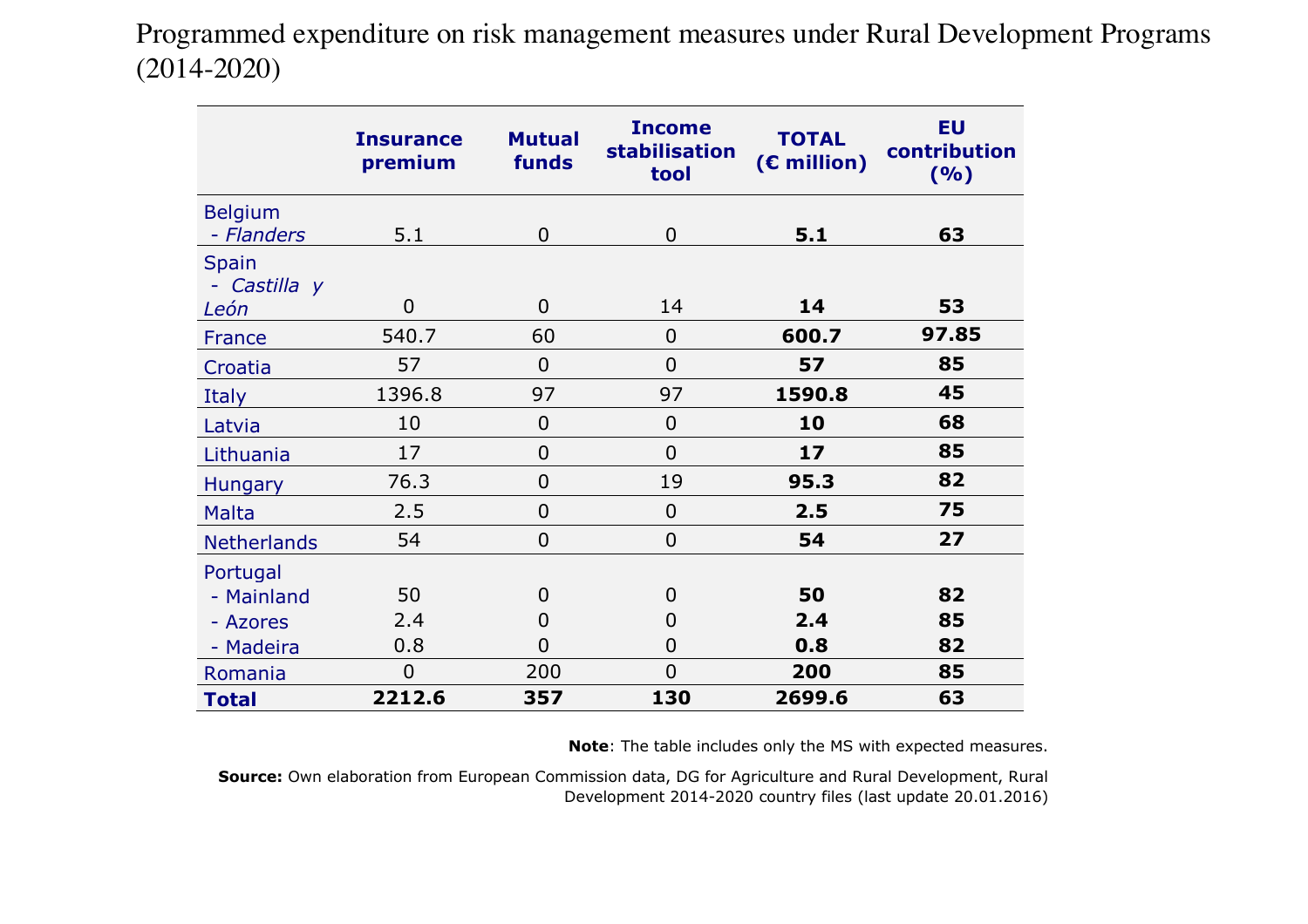### **RISK MANAGEMENT IN THE EC COMMUNICATION ON THE FUTURE OF THE CAP**

………….It is important to set up a robust framework for the farming sector to successfully prevent or deal with risks and crises, with the objective of enhancing its resilience and, at the same time, providing the right incentives to crowd-in private initiatives……

…….It is worthwhile exploring how to further develop an integrated and coherent approach to risk prevention, management and resilience, which combines, in a complementary way, EU-level interventions with Member States' strategies and private sector instruments………

……..New avenues should however be explored. Financial instruments stimulating the inflow of private capital can help to overcome temporary cash flow shortages……..…

…………**Saving accounts** are a risk management tool based in the risk compensation (offset) along time. Each year, farmers can make a deposit (part of their annual income) on a special account, which provides interest payments. In case of need, deposits, part or totally, can be withdrawn. In order to encourage the establishment of saving accounts, some public support can be envisaged: i) tax exemptions upon withdrawal; ii) subsidize savings by increasing interest rates; iii) governmental contributions to the deposits; iv) compensation of payments or withdrawals caused by production or income losses. **One of the main advantages of savings accounts is that funds are kept by farmers and not transferred to an insurance company, which may incite farmers to use such instrument.**